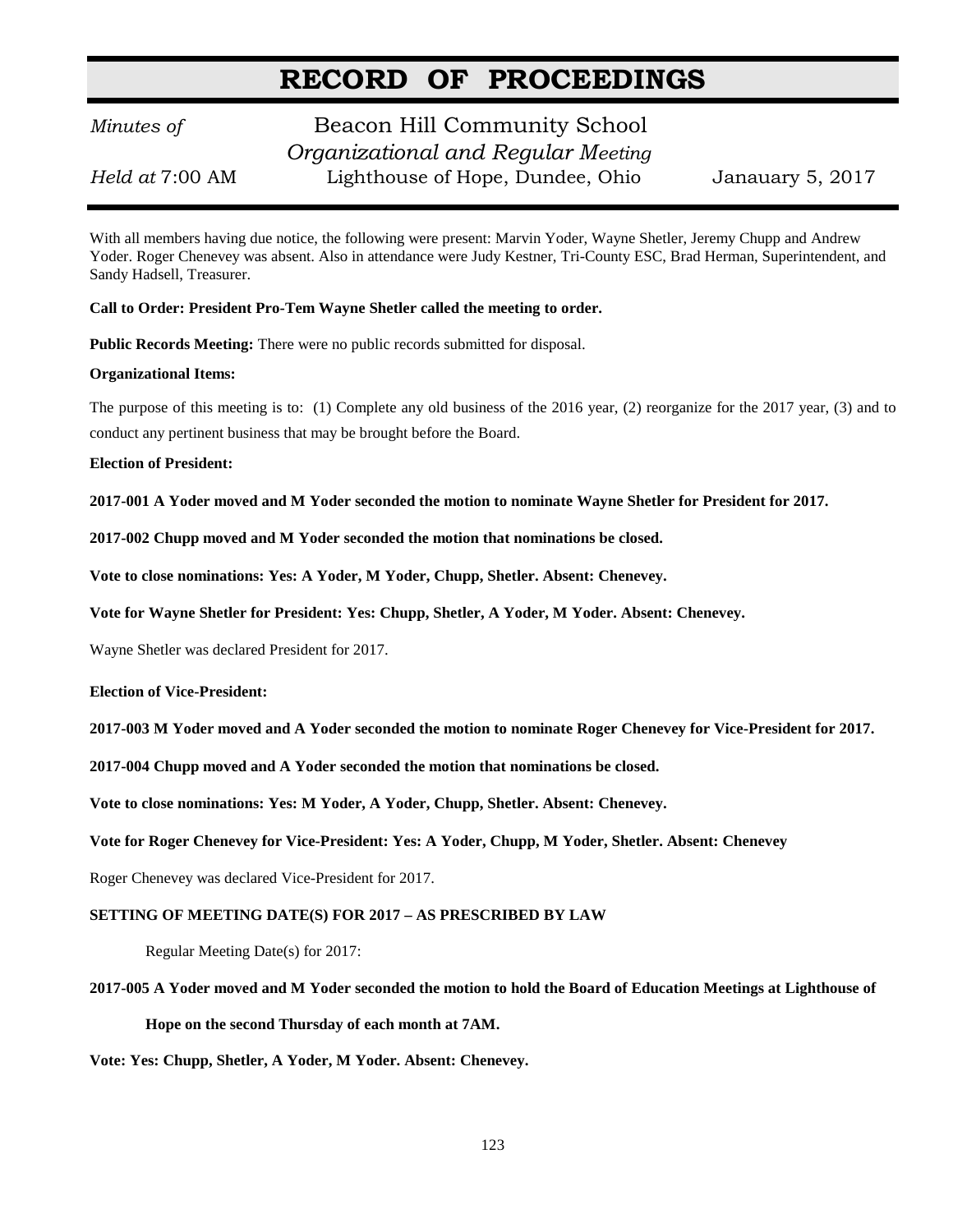# **RECORD OF PROCEEDINGS**

## *Minutes of* **Beacon Hill Community School**  *Organizational and Regular Meeting Held at* 7:00 AM Lighthouse of Hope, Dundee, Ohio Janauary 5, 2017

#### **BLANKET RESOLUTIONS**

#### **2017-006 M Yoder moved and Chupp seconded the motion to approve the following items:**

The Treasurer recommends the adoption of the following resolutions for the expeditious transaction of the business of the Beacon Hill Community School Board of Education for calendar year 2017:

| Section 1 | Approval for the Treasurer to invest monies when available at the best interest rate.                                                                     |
|-----------|-----------------------------------------------------------------------------------------------------------------------------------------------------------|
| Section 2 | Approval for the Treasurer to advertise for routine bids as required by law.                                                                              |
| Section 3 | Approval for the Treasurer to pay bills within appropriations approved by the Board and to pay<br>salaries, fixed charges and metered services.           |
| Section 4 | Approval for the Treasurer to transfer and advance monies among the accounts of any fund and<br>between accounts of differing funds as authorized by law. |
| Section 5 | Approval for the Treasurer to serve as the Public Records Officer and attend public records training.                                                     |

**Vote: Yes: Shetler, A Yoder, M Yoder, Chupp. Absent: Chenevey.**

\* \* \*

#### **2017-07 M Yoder moved and A Yoder seconded the motion to approve the following items:**

The Superintendent recommends the adoption of the following resolutions for the expeditious transaction of the business of the Beacon Hill Community School Board of Education for calendar year 2017:

| Section 1 | Approval for the Superintendent of Schools to serve as purchasing agent.                                                                                                                                         |
|-----------|------------------------------------------------------------------------------------------------------------------------------------------------------------------------------------------------------------------|
| Section 2 | Approval for the law firm Day Ketterer LLP to provide legal counsel as needed.                                                                                                                                   |
| Section 3 | Approval for the Superintendent of Schools to apply and participate in any federal or state project or<br>program and to make application for such funds as are available from state, federal and other sources. |
| Section 4 | Approval for the Superintendent to employ staff in accordance with Board approved salary schedules<br>on a temporary basis pending the next Board meeting.                                                       |
| Section 5 | Approval for the Superintendent to enter into agreements to implement student placements in<br>accordance with federal and state statutes and their requirements for Student Individual Education<br>Plans.      |

**Vote: Yes: A Yoder, M Yoder, Chupp, Shetler. Absent: Chenevey**